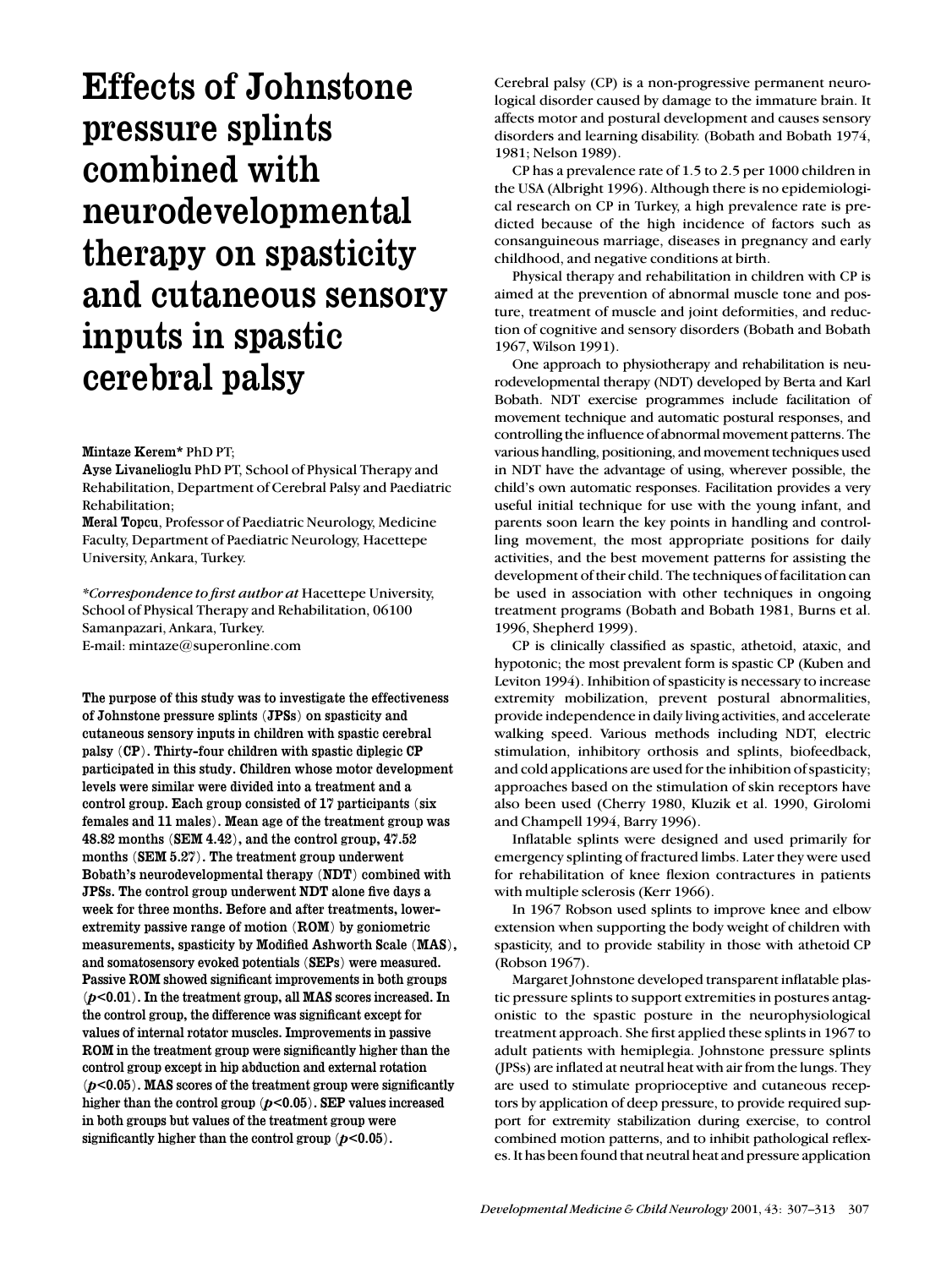reduce stimulation of thermal and tactile receptors which show a rapid adaptation to stimuli. This then decreases excitability of intermediate neurones and motor neurones. Electromyography (EMG) studies have shown that applying JPSs on adult patients with hemiplegia, 30 minutes before exercise, decreases spasticity and increases sensorial input. It is claimed that autogenic inhibition is ensured by the activation of golgi tendon organs. In combination with these splints, traction and approximation can be used to reveal the motor response and to stimulate postural reflexes, especially in adult patients with neurological problems. Johnstone stated that JPSs can be used to control spasticity, increase stability, facilitate motor development, and improve normal motion patterns in children with neurological problems (Johnstone 1983, Poole and Whitney 1990).

Although there are several research studies on the use of JPSs in adults with various neurological problems, to our knowledge, no study has investigated the use of JPSs combined with NDT principles in children with CP, and the effects on somatosensory evoked potentials (SEPs). According to Bobath, the primary goal of NDT in CP rehabilitation is to inhibit abnormal muscle tone and movement patterns. In addition JPSs are used to inhibit spasticity by supporting the extremities in positions antagonistic to the spastic posture, increase sensory cutaneous input, and restore motor function. Therefore, the purpose of this study was to investigate the effects of JPSs combined with NDT on spasticity and cutaneous sensory inputs in children with spastic diplegic CP.

# Method

## PARTICIPANTS

Thirty-four children with diplegic CP were selected from a population of individuals with spastic diplegic CP who had been followed up at Hacettepe University, Department of Paediatric Rehabilitation in Ankara, Turkey. The inclusion criteria were: (1) having moderate spastic diplegia, (2) being in the apedal to quadripedal, quadripedal, or quadripedal to bipedal periods of motor development levels, (3) not having severe learning disability,\* (4) being able to cooperate, (5) not having a history of orthopaedic surgery and not using inhibitory splints or a polyethylene ankle/foot orthosis, and (6) parental consent.

Participants were divided into a treatment group and a control group so as to attain homogeneity with regard to motor developmental levels and ages. Each group comprised six females and 11 males. Mean ages of the treatment and control groups were 48.82 (SEM 5.27) months (range 36 to 82 months) and 47.52 (SEM 5.27) months (range 36 to 82 months), respectively. Motor developmental levels of the participants were evaluated according to Bobath (Bobath and Bobath 1981). The function of apedal, quadripedal, and bipedal participants are described in prone and supine positions, in sitting and crawling positions, standing and walking. In the treatment group, two children were in the range apedal to quadripedal, six were quadripedal, and nine were in the range quadripedal to bipedal. In the control group, two participants were apedal to quadripedal, seven were quadripedal, and eight were quadripedal to bipedal (see Table I). Characteristics of participants are presented in Table I. No statistically significant differences in physical and clinical characteristics of the groups were found before treatment (*p*>0.05).

#### MEASUREMENTS

Prenatal, natal, and postnatal history of each participant was recorded. Passive range of motion (ROM) of spastic lower extremities was measured using a 360˚ universal goniometer as an indicator of the static tonus and viscoelastic properties of spastic muscles (Watt 1986). The severity of spasticity of hip adductors, internal rotators, hamstrings, and plantarflexor muscles was evaluated using passive goniometric measurements of hip abduction, external rotation, hip flexion in knee extended position, and dorsiflexion movements (Moore 1978, Twist 1985). In addition, the spasticity of the plantarflexors, hamstring muscles, hip flexors, and hip internal rotators was evaluated manually using the Modified Ashworth Scale (MAS; Bohannon and Smith 1987, Wade 1992, Engsberg et al. 1996). All measurements were repeated three times by the same physiotherapist because children were found to be more cooperative with the therapist they were used to.

SEPs were measured by stimulation using a sensor device (Medilec ER 940 Sensor; Snergy, Surrey, UK) of the posterior tibial nerve while the child was in a calm supine position. SEP electrodes were placed on the C7 and vertex Cz section and a reference electrode was placed in the Fz section according to the International 10-20 system. Pulses were delivered every two seconds for 128 times, or in multiples of 128. In tibial SEP, stimulus was applied to the back of the lateral malleolus of the ankle where the posterior tibial nerve passes. The stimulator cathode was at proximal. Electrical stimulus was applied at an intensity that causes clinical spasms of the toe. Ground electrodes were placed on the forearm and leg. The tibial SEP value was recorded as p1 peak latency at the vertex (De Lisa et al. 1987). Three months after the pretreatments, all measurements were repeated and results compared.

#### TREATMENT

All participants in the study underwent NDT determined according to Bobath's motor development criteria. In each session exercises included patients sustained on forearms and hands, in sitting, crawling, semi-kneeling, and standing positions with support of the physiotherapist until tone reduction was achieved. Balance and corrective reactions were developed by using Bobath's ball and balance beam after the children had acquired the skill of maintaining the exercise positions. Ambulation training appropriate to the motor development level (crawling, creeping, walking in semi-kneeling position, and walking in parallel bars) was given.

The control group underwent only the exercises. In the treatment group, JPSs (Urias, Preston Abisse Healthcare Company, Jackson, MI, USA) were also applied as follows: the Johnstone long arm splint for the over hands position; the long arm splint and the long leg splint for a sitting position; the long arm and short leg splints for a crawling position; the long arm and short leg splints for kneeling and semi-kneeling positions; and the gaiter splint for a standing position. All were applied bilaterally for 20 minutes during the exercises. Duration of the treatment was five days a week for three months.

### STATISTICAL ANALYSIS

Mean (SEM) was calculated for all values. The Mann–Whitney *U*test was used to compare the treatment and control groups. Wilcoxon signed rank test was used for comparison between

<sup>\*</sup>UK usage. US usage: mental retardation.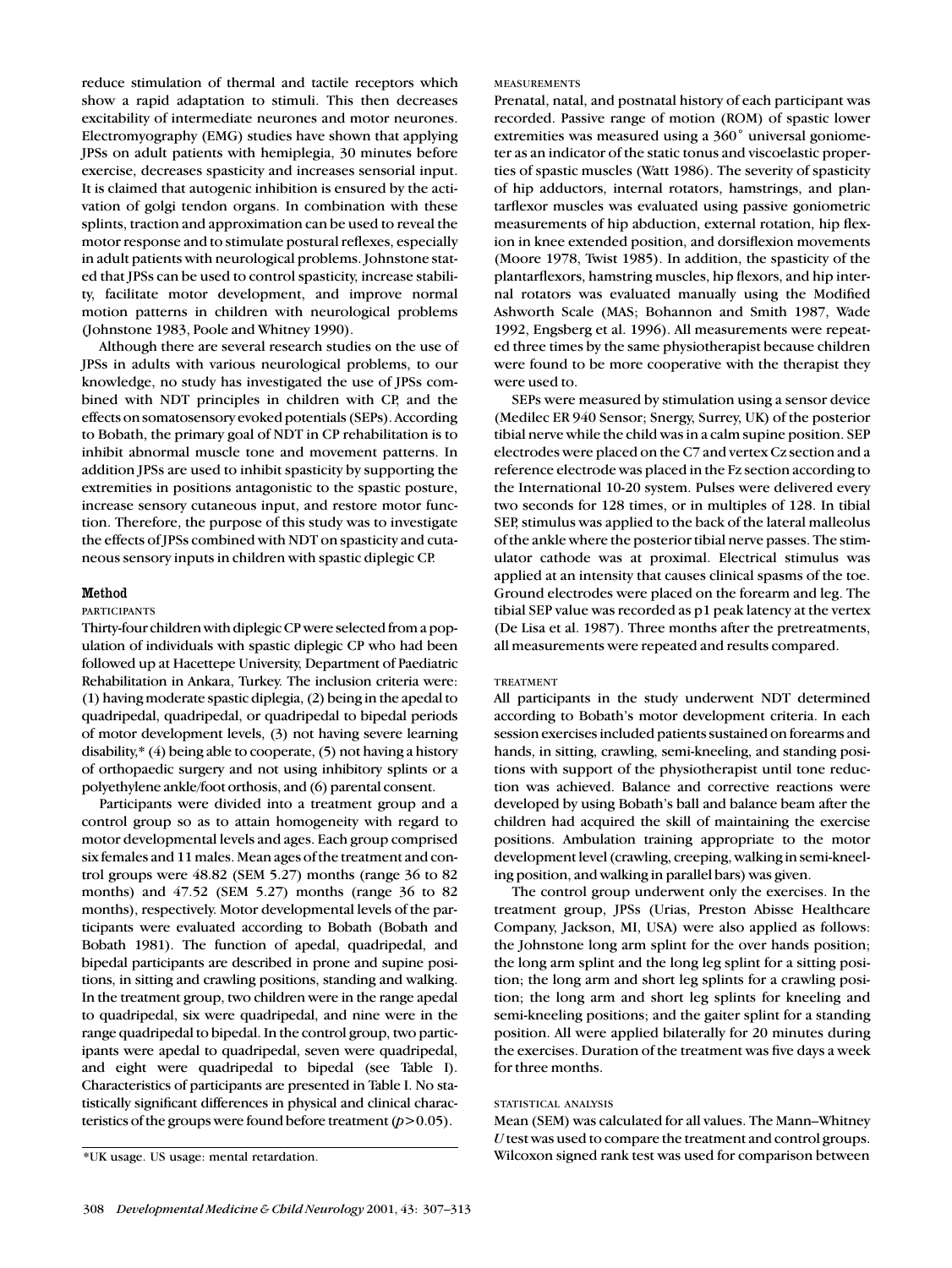pre- and posttreatment in each group. Level of significance was set at  $p$ <0.05.

# Results

After 3 months, the motor developmental level was reassessed. In the treatment group, six children were in the quadripedal group, nine were in quadripedal to bipedal, and two were in the bipedal group. In the control group, one child was in apedal to quadripedal, eight were in quadripedal, seven were in quadripedal to bipedal group, and one was in the bipedal developmental period (see Table I).

Lower-extremity goniometric measurement values were significantly improved in both groups (*p*<0.01). Improvements in the treatment group were significantly higher than in the control group except for hip abduction and external rotation (*p*<0.05; see Table II). The Modified Ashworth Scale (MAS) decreased significantly in the control group except for adductors, and internal rotators, and plantar flexors (*p*<0.05). In the treatment group MAS values significantly improved (*p*<0.05; see Table III).

The pre- and posttreatment values of the posterior tibial nerve SEP vertex peak latencies were recorded in 10 children from the treatment group and 14 from the control group. The other children were excluded because of crying, and being unable to complete the procedure. In both groups, SEP values were significantly improved after treatment (*p*<0.05). However, SEP posttreatment values of the treatment group were significantly higher than those of the control group  $(p<0.05$ ; see Tables IV, V, VI).

# Discussion

Physiotherapy and rehabilitation approaches are important components in the treatment of CP. Various physiotherapy methods have been applied to obtain normal motor development, to prevent postural abnormalities and deformities, and to increase functional capacity. Although rehabilitation of CP varies according to clinical types, the basic treatment is based on neurodevelopmental approaches. The aim of treatment is to improve corrective and balance reactions and insufficient muscle tone, to decrease excessive muscle tone, and to improve postural tone by preventing abnormal muscle tone (Valvono and Long 1991, Semans 1995).

Spasticity is frequently observed in hip flexors, adductors, internal rotators, and knee flexors in spastic diplegia. It adversely affects motor development by causing abnormal posture and movement patterns, and delays the acquisition of ambulation skills including sitting, crawling, standing, and walking. Therefore, the inhibition of spasticity is very important in the treatment of children with CP (Bobath and Bobath 1981, Sahrmann et al. 1983).

Several studies have investigated the effects of different methods of inhibiting spasticity. In recent years, inhibitory

# Table I: Physical and clinical characteristics of groups

|                                            | <b>Treatment</b> | Control           |
|--------------------------------------------|------------------|-------------------|
| Age (mo), Mean (SEM)                       | 48.82(4.42)      | 47.52(5.27)       |
| Height (cm), Mean (SEM)                    | 98.47 (2.72)     | 94.41 (2.72)      |
| Body weight (kg), Mean (SEM)               | 14.11(0.65)      | 14.00(0.65)       |
| Head circumference (cm), Mean (SEM)        | 48.47(0.53)      | 47.23(0.53)       |
| Seizures, $n$                              | 3                | 4                 |
| Visual problems, $n$                       | 9                | 10                |
| Auditory problems, $n$                     | 1                | $\overline{2}$    |
| Speech problems, $n$                       | 6                | 7                 |
| Maternal characteristics, n                | $\overline{2}$   | $\boldsymbol{2}$  |
| Hypertension                               |                  | $\mathbf{1}$      |
| Antibiotic usage related to kidney disease | 1                | $\boldsymbol{2}$  |
| Cytomegalovirus infection                  |                  | $\mathbf 1$       |
| Insulin-dependent diabetes mellitus        | $\mathbf{1}$     |                   |
| Consanguinity, n                           |                  |                   |
| 1st degree                                 | $\overline{2}$   | 3                 |
| 2st degree                                 | 2                | $\mathbf{1}$      |
| Characteristics at birth, Mean (SEM)       |                  |                   |
| Gestational age (wk)                       | 36.88 (1.25)     | 35.52(1.18)       |
| Weight $(g)$                               | 2471.76 (235.61) | 2521.18 18 (9.90) |
| Incubator stay (d)                         | 11.13(3.35)      | 16.21(1.93)       |
| Length $(cm)$                              | 47.84(0.84)      | 46.84(1.54)       |
| Developmental period, $n$                  | Pre/Post         | Pre/Post          |
| Apedal to quadripedal                      | $2/-$            | 2/1               |
| Quadripedal                                | 6/6              | 7/8               |
| Quadripedal to bipedal                     | 9/9              | 8/7               |
| <b>Bipedal</b>                             | $-$ /2           | $-1/1$            |

Pre, pretreatment; Post, posttreatment.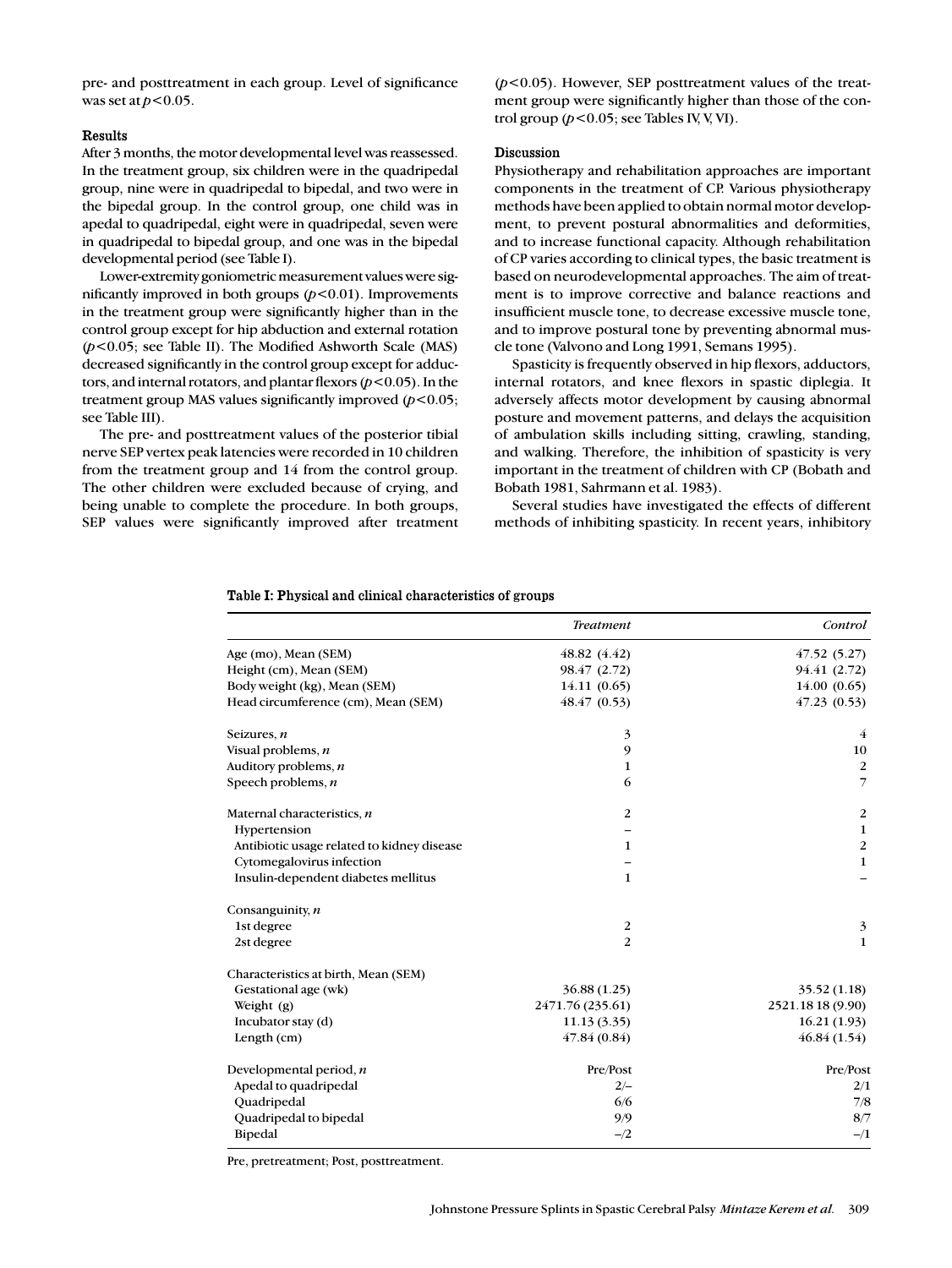casts and orthoses have been a popular approach along with NDT (Sussman 1983, Taylor and Harris 1986, Phillips and Audet 1990). Watt (1986) investigated the long-term effects of a treatment consisting of NDT and inhibitory cast application in children with CP. Participants were evaluated for muscle tone, degree of passive dorsiflexion, developmental level, and walking pattern. Evaluations were carried out before treatment, in week 2 of treatment, and 5 months after treatment. There were no significant differences between pre- and posttreatment muscle tone and motor development. However, the increase in ankle dorsiflexion angle in the group for whom the inhibitor cast was applied was significantly higher in the second week of treatment.

Bertoti (1986) studied the use of inhibitory cast and short

leg casting in 16 children with CP undergoing NDT. Eight out of 16 participants were treated with NDT alone. They found that muscle tone decreased and postural control and symmetry improved in the group that combined inhibitory cast with NDT.

Pressure splints and casting have two similar features: neutral heat and total pressure applications. Johnstone (1983) postulated that impulses from cutaneous receptors directly influence motor neurone excitability in the spinal medulla, or indirectly by reticular formation. Neutral heat and pressure applications decrease the excitability of thermal receptors and tactile receptors which show a rapid adaptation to the stimuli. Therefore, they decrease the excitability levels of both interneurones and motor neurones (Johnstone 1983, Barnard et al. 1984).

| Range of motion                | Group     | Pretreatment   | Posttreatment | Wilcoxon         |                  | Mann-Whitney U |              |
|--------------------------------|-----------|----------------|---------------|------------------|------------------|----------------|--------------|
|                                |           | Mean (SEM)     | Mean (SEM)    | $\boldsymbol{z}$ | $\boldsymbol{p}$ | U              | p            |
| Hip abduction (R)              | Treatment | 36.58(1.70)    | 44.00(0.98)   | 3.53             | < 0.000          | 140.5          | > 0.888      |
|                                | Control   | 33.58 (1.76)   | 41.41(0.71)   | 3.65             | < 0.000          |                |              |
| Hip abduction (L)              | Treatment | 36.17(1.55)    | 48.23(1.00)   | 3.53             | < 0.000          | 110.5          | > 0.237      |
|                                | Control   | 33.829 (1.76)  | (42.11(3.70)) | 3.52             | < 0.000          |                |              |
| Hip external rotation (R)      | Treatment | 42.29(0.94)    | 42.17(0.55)   | 3.31             | < 0.001          | 141            | > 0.902      |
|                                | Control   | 37.76 (1.63)   | 44.00(0.64)   | 3.42             | ${}_{0.001}$     |                |              |
| Hip external rotation (L)      | Treatment | 43.23(0.97)    | 47.76(0.12)   | 3.19             | < 0.001          | 127            | > 0.541      |
|                                | Control   | 38.11 (1.58)   | 44.23(0.68)   | 3.42             | < 0.001          |                |              |
| Hip flexion, knee extended (R) | Treatment | 65.70(1.87)    | 84.35 (1.10)  | 3.62             | < 0.000          | 44             | ${}_{0.000}$ |
|                                | Control   | 64.35 (2.88)   | 72.94 (1.57)  | 3.64             | < 0.000          |                |              |
| Hip flexion, knee extended (L) | Treatment | 64.82 (2.88)   | 83.23 (1.65)  | 3.62             | < 0.000          | 39.5           | < 0.000      |
|                                | Control   | 67.41(2.18)    | 76.76 (1.88)  | 3.63             | < 0.000          |                |              |
| Ankle dorsiflexion (R)         | Treatment | $-12.05(1.48)$ | 9.60(0.50)    | 3.63             | < 0.000          | 51.5           | ${}_{0.001}$ |
|                                | Control   | $-10.47(3.29)$ | $-1.17(2.28)$ | 3.63             | < 0.000          |                |              |
| Ankle dorsiflexion (L)         | Treatment | $-8.47(1.27)$  | 10.82(1.06)   | 3.02             | < 0.003          | 67.5           | ${}_{0.008}$ |
|                                | Control   | $-9.94(1.82)$  | 1.35(2.07)    | 3.63             | < 0.000          |                |              |
|                                |           |                |               |                  |                  |                |              |

# Table II: Effects of treatment on lower extremity range of motion and spasticity

R, Right; L, Left.

## Table III: Effects of treatment on lower extremity Modified Ashworth Scale

| Modified Asbworth Scale   | Group     |                | Pretreatment |      |                | Posttreatment  |      |           | Wilcoxon     |       | Mann-Whitney U |
|---------------------------|-----------|----------------|--------------|------|----------------|----------------|------|-----------|--------------|-------|----------------|
|                           |           | Mean           | Min.         | Max. | Mean           | Min.           | Max. | $\pmb{z}$ | p            | U     | p              |
| Hip adductors (R)         | Treatment | $\overline{c}$ | 2            | 4    |                |                | 3    | 3.81      | ${}_{0.000}$ | 54    | ${}_{0.000}$   |
|                           | Control   | 3              | 2            | 4    | 2              | 2              | 3    | 2.12      | < 0.034      |       |                |
| Hip adductors (L)         | Treatment | 2              | 1            | 4    |                |                | 2    | 3.62      | ${}_{0.000}$ | 73.5  | ${}_{0.006}$   |
|                           | Control   | 3              | 2            | 4    | 3              | $\overline{2}$ | 4    | 3.31      | < 0.001      |       |                |
| Hip internal rotators (R) | Treatment | 2              | 1            | 3    |                | 0              | 2    | 3.20      | ${}_{0.001}$ | 59.5  | ${}_{0.001}$   |
|                           | Control   | 2              |              | 3    | $\overline{c}$ |                | 3    | 1.72      | > 0.083      |       |                |
| Hip internal rotators (L) | Treatment | 2              |              | 3    |                | 0              | 2    | 3.46      | ${}_{0.001}$ | 85    | ${}_{0.018}$   |
|                           | Control   | 3              | 3            | 4    | 3              | 2              | 4    | 2.82      | < 0.005      |       |                |
| Hamstrings (R)            | Treatment | $\overline{4}$ | 3            | 4    | $\overline{c}$ |                | 3    | 3.78      | ${}_{0.000}$ | 15    | ${}_{0.000}$   |
|                           | Control   | 3              | 2            | 4    | 3              | $\overline{c}$ | 4    | 2.44      | < 0.014      |       |                |
| Hamstrings (L)            | Treatment | 4              | 3            | 4    | $\overline{c}$ |                | 3    | 3.78      | ${}_{0.000}$ | 20    | ${}_{0.000}$   |
|                           | Control   | 3              | 2            | 4    | 2              | $\overline{2}$ | 3    | 2.53      | < 0.011      |       |                |
| Plantar flexors (R)       | Treatment | 4              | 3            | 4    | 2              |                | 3    | 3.78      | ${}_{0.000}$ | 15    | ${}_{0.000}$   |
|                           | Control   | 3              | 2            | 4    | 3              | $\overline{2}$ | 4    | 2.44      | < 0.014      |       |                |
| Plantar flexors (L)       | Treatment | 4              | 3            | 4    | 2              |                | 3    | 3.75      | ${}_{0.000}$ | 38.50 | ${}_{0.000}$   |
|                           | Control   | 2              |              | 3    | 2              |                | 3    | 1.72      | > 0.083      |       |                |

R, Right; L, Left.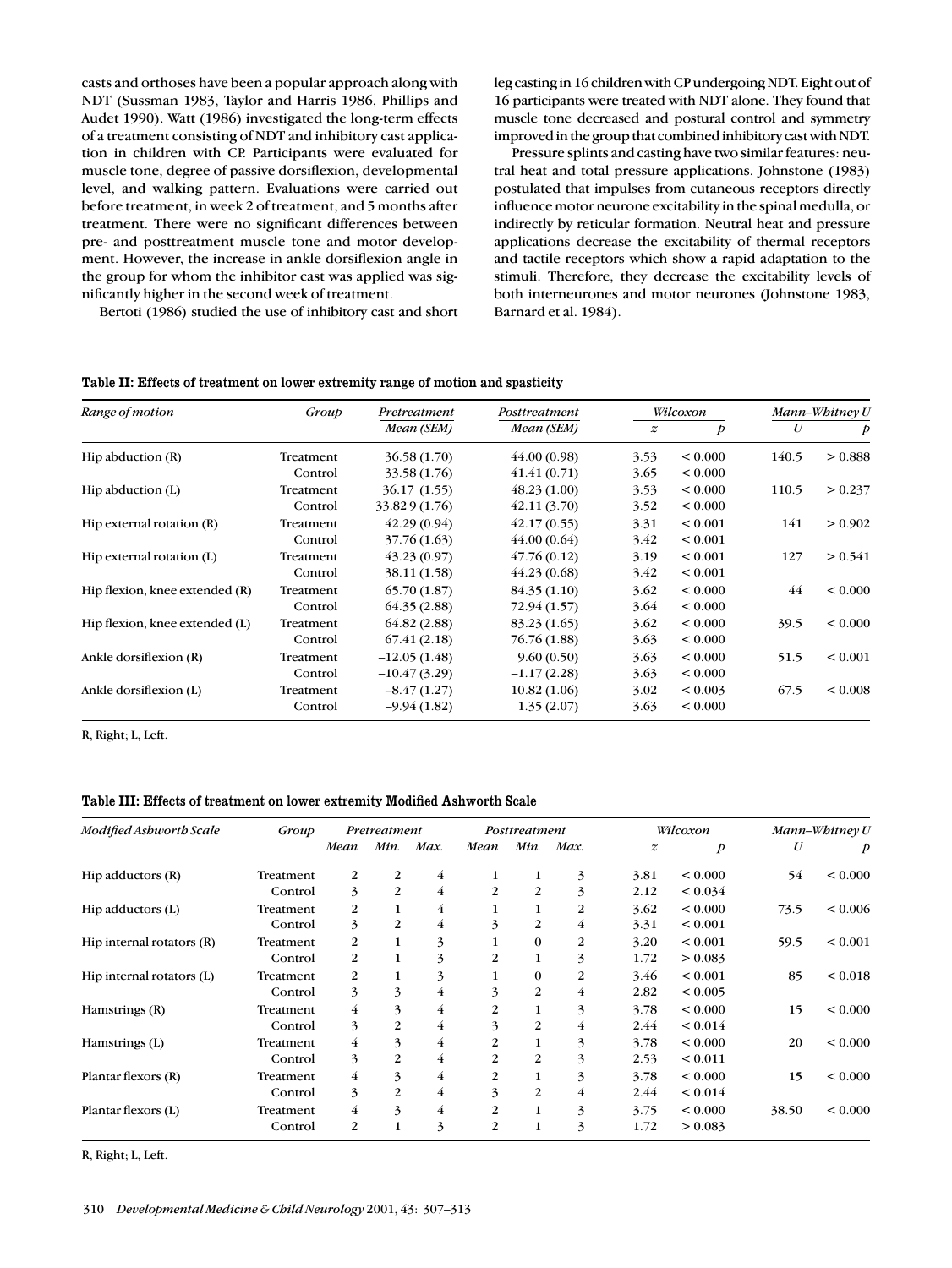Inhibitory casting and splint applications are local applications and their use during exercise is limited. Moreover, pressure is applied only at some local points on the limb. JPSs apply equal pressure of 40mmHg to the entire extremity and they can be worn during exercise.

JPSs have been used in adults with neurological disease for a long time. Johnstone (1983) used pressure splints for the upper extremities in nine patients with hemiplegia, and found that they decreased spasticity which was confirmed by EMG. Poole and Whitney (1990) investigated the effect of splints combined with exercises in nine patients with hemiplegia. The control group underwent only exercise treatment. After 3 weeks of treatment, the decrease in spasticity was significantly higher in the group to which the splints were applied.

There have been no studies on the use of JPSs in spastic diplegic CP. However, Margaret Johnstone stated that they could be used to reduce spasticity, to inhibit the pathological reflexes, and to develop ambulation skills by increasing stabilization at lower extremities in children with CP. In this study we investigated the effectiveness of JPSs combined with NDT on reduction of spasticity in children with spastic diplegia. After 3 months of treatment there was a significantly greater

| Participant    |              | Right              | Left         |                    |  |
|----------------|--------------|--------------------|--------------|--------------------|--|
|                | Pretreatment | Posttreatment      | Pretreatment | Posttreatment      |  |
| 1              | 51.60        | 51.60 NC           | 45.20        | $40.00\downarrow$  |  |
| 2              | 44.40        | $42.40\downarrow$  | 44.40        | $42.40\text{V}$    |  |
| 3              | 32.80        | $32.60 \downarrow$ | 36.80        | $34.60 \downarrow$ |  |
| $\overline{4}$ | 38.40        | 28.40 $\downarrow$ | 38.40        | 33.50 $\downarrow$ |  |
| 5              | 49.60        | $42.40\downarrow$  | 41.60        | $40.00\downarrow$  |  |
| 6              | 41.02        | $37.20 \downarrow$ | 40.00        | 38.80 $\downarrow$ |  |
| 7              | 62.08        | 60.08 $\downarrow$ | 64.08        | $62.05\downarrow$  |  |
| 8              | 31.06        | $28.06 \downarrow$ | 45.02        | 48.00 NC           |  |
| 9              | 39.06        | 39.06 NC           | 68.00        | $68.00$ $\uparrow$ |  |
| 10             | 34.60        | 35.20 $\uparrow$   | 35.80        | $37.20 \downarrow$ |  |
| 11             | 53.60        | 52.40 $\downarrow$ | 45.60        | $41.80\downarrow$  |  |
| 12             | 37.60        | $29.60 \downarrow$ | 44.80        | 38.40 $\downarrow$ |  |
| 13             | 42.00        | $32.00 \downarrow$ | 43.60        | $31.60\downarrow$  |  |
| 14             | 36.80        | $32.30 \downarrow$ | 37.20        | 35.40 $\downarrow$ |  |

Table IV: Pre- and posttreatment posterior tibial nerve (msn) vertex peak SEP latencies in control group

↑, increase; ↓, decrease; NC, not changed.

| Participant |              | Right              | Left         |                    |  |
|-------------|--------------|--------------------|--------------|--------------------|--|
|             | Pretreatment | Posttreatment      | Pretreatment | Posttreatment      |  |
| 1           | 46.80        | $39.20 \downarrow$ | 44.00        | 38.80 $\downarrow$ |  |
| 2           | 42.80        | 33.30 $\downarrow$ | 38.20        | 35.30 $\downarrow$ |  |
| 3           | 67.20        | $40.00\downarrow$  | 69.60        | $40.00 \downarrow$ |  |
| 4           | 48.30        | $42.10 \downarrow$ | 49.50        | $46.80\downarrow$  |  |
| 5           | 43.20        | $37.10 \downarrow$ | 40.40        | 35.90 $\downarrow$ |  |
| 6           | 69.60        | 53.50 $\downarrow$ | 71.20        | 52.30 $\downarrow$ |  |
|             | 38.00        | $31.70 \downarrow$ | 38.00        | $32.30 \downarrow$ |  |
| 8           | 34.00        | $31.30 \downarrow$ | 48.00        | $42.80\downarrow$  |  |
| 9           | 28.80        | 21.60 $\downarrow$ | 30.80        | 29.60 $\downarrow$ |  |
| 10          | 42.80        | 35.80 $\downarrow$ | 42.80        | 39.40 $\downarrow$ |  |

Table V: Pre- and posttreatment posterior tibial nerve (msn) vertex peak SEP latencies in treatment group

↑, increase; ↓, decrease; NC, not changed.

# Table VI: Posterior tibial nerve (msn) vertex peak SEP latencies in both groups

|       |                            | <b>Treatment</b>            | Control                    |                             |  |
|-------|----------------------------|-----------------------------|----------------------------|-----------------------------|--|
|       | Pretreatment<br>Mean (SEM) | Posttreatment<br>Mean (SEM) | Pretreatment<br>Mean (SEM) | Posttreatment<br>Mean (SEM) |  |
| Right | 46.15(4.14)                | $36.56(2.63)^{a,b}$         | 42.47(2.36)                | $38.84 (2.65)^a$            |  |
| Left  | 47.25(4.20)                | $39.32(2.13)^{a,b}$         | 45.03(2.55)                | $(42.26(2.81)^a)$           |  |

<sup>a</sup> Wilcoxon  $p$ <0.05; <sup>b</sup> Mann–Whitney *U* test  $p$ <0.05.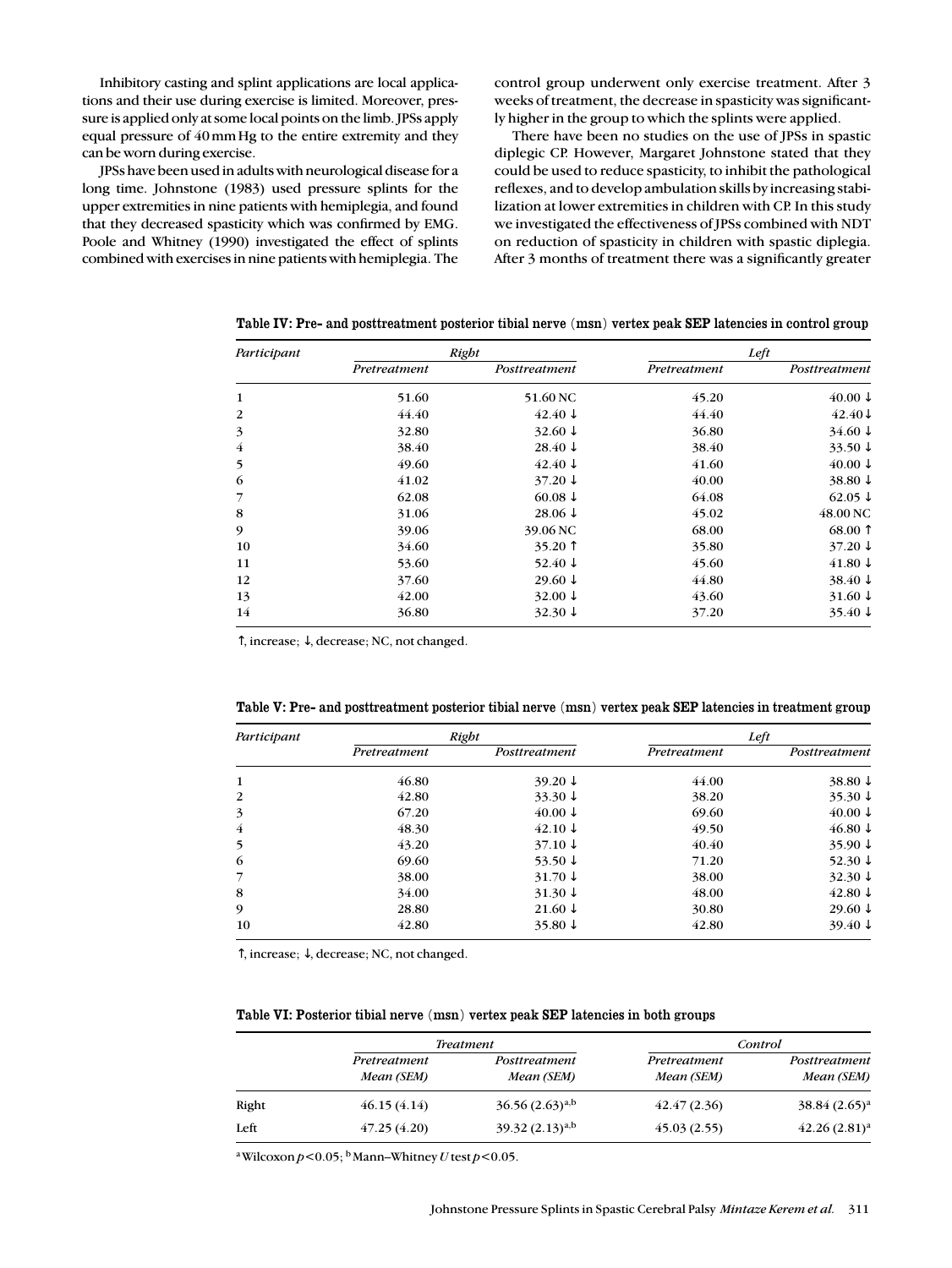improvement in the group in which JPSs combined with NDT than the group in which only NDT was carried out. These results are similar to findings obtained from adult patients with neurological disorders.

SEPs give important information about developmental disorders in the brain such as traumatic, degenerative, and inflammatory diseases of the spinal cord (De Lisa et al. 1987). The intensity of the stimulus applied to obtain SEPs causes the stimulation of large somasthetic and proprioceptive fibres and alpha motor axons myelinated fibres of peripheral nerves (skin, sub-skin). The cell bodies of myelinated fibres are in dorsal root ganglions. They travel ipsilaterally in the posterior column, and create a synapse at the dorsal column nucleus in the cervical medullar connection, and reach the thalamus, medial lemniscus, and frontoparietal sensory motor cortex. Measurement of SEPs is a basic tool for evaluating sensory function in children where use of other methods may be difficult. An abnormal SEP response (i.e. delay in cortical latencies or depression in amplitude) in children with CP and in patients from high-risk groups, such as preterm infants with periventricular bleeding, is an indicator of a poor prognosis.

Kundi and colleagues (1989) investigated SEPs in children with CP, and found that abnormalities in posterior tibial and sural nerve SEPs improved 26% and 13%, respectively, after selective posterior rhizotomy. There was no change in peroneal nerve SEPs. White and Cook (1994) studied the SEPs of 50 infants with neurodevelopmental disorder. Thirty-one infants were diagnosed with CP. SEPs of 24 infants were normal but there was a latency prolongation in 26 infants. In another study, posterior tibial nerve SEPs were investigated in acute Gullian-Barré syndrome. It was found that latency was prolonged in the acute stage (patient latencies 42.26, SD 1.54), and there was a reduction in the subacute period (Topcu et al. 1993).

In our study, posterior tibial nerve SEP latencies were improved in both the control group and the treatment group. However, improvement was significantly higher in the treatment group where exercises were combined with JPSs.

The significant decrease in posterior tibial nerve peak vertex latency values in both groups after treatment may be due to the reduction of abnormal motion patterns, as a result of the NDT. In addition, stimulation of cutaneal receptors by JPSs, and their ability to facilitate the peripheral sense input through regulating muscle tone by local and general inhibition, could lead to a further decrease in spasticity in the treatment group.

Using JPSs during NDT in children with spastic CP enables the physiotherapist to position the child more easily thereby decreasing the amount of handling the physiotherapist has to do. This leaves the physiotherapist free to perform other exercises. However, there are also some problems in using the JPSs in children. For example, it is difficult to position an extremity in a static position because of lower cooperation and perception levels of children. Therefore, we recommend that it may be beneficial to use them during play activities, and to attract the child's attention to other exercises and objects. We noticed that children were enthusiastic about wearing the splints and remarked that they were 'wearing balloons'. This acceptance will consequently improve cooperation during functional activities. We believe that further studies should be planned with the aim of determining the effects of splints on functional outcomes.

# Conclusions

As a result of our study, we believe that JPSs combined with NDT may be effective in inhibiting both spasticity, and abnormal motion patterns, and extending the proprioceptive mechanism.

A limiting factor of this study was that the assessments were not performed by an independent person. This was because the children were not willing to cooperate with a second physiotherapist.

Since there is still no complete and effective therapy for the personal, familial, and social problems caused by CP, it is hoped that in the future, further studies with larger patient groups will be undertaken and new methods of therapy developed.

# *Accepted for publication 26th July 2000.*

This study was a PhD thesis submitted to Hacettepe University (1998).

#### References

- Albright AL. (1996) Cerebral Palsy and Movement Disorders. *Journal of Childhood Neurology* 11 (Suppl. 1): 1–4. (Review).
- Barnard P, Dill H, Eldredge P, Held JM, Judd DL, Nalette E. (1984) Reduction of hypertonicity by early casting in a comatose headinjured individual. A case report. *Physical Therapy* 64: 1540–2.
- Barry M. (1996) Physical therapy interventions for patients with movement disorders due to cerebral palsy. *Journal of Childhood Neurology* 11 (Suppl. 1): 51–60. (Review).
- Bertoti DB. ( 1986) Effects of short casting ambulation in children with cerebral palsy. *Physical Therapy* 66: 1522–9.
- Bobath K, Bobath B. (1967) The facilitation of normal postural reactions and movements in the treatment of cerebral palsy. *Physiotherapy* 50: 246–9.
- — (1974) The importance of memory traces of motor efferent discharges for learning skilled movements. *Developmental Medicine & Child Neurology* 16: 837–8.
- — (1981) *Motor Development in the Different Types of Cerebral Palsy*. London: The White Friars Press.
- Bohannon RW, Smith MB. (1987) Interrater reliability of a Modified Ashworth Scale of muscle spasticity. *Physical Therapy* 67: 206–7.
- Burns RY, Gilmour J, Kentish M, Macdonald J. (1996) Physiotherapy management of children with neurological, neuromuscular and neurodevelopmental problems. In: Burns RY, Macdonald J, editors. *Physiotherapy and the Growing Child*. London: WB Saunders. p 366.
- Cherry DB. (1980) Review of physical therapy alternatives for reducing muscle contracture. *Physical Therapy* 60: 877–81.
- DeLisa JA, Mackenzie K, Baran EM. (1987) *Manual of Nerve Conduction Velocity and Somatosensory Evoked Potentials*. New York: Royal Press. p 121–222.
- Engsberg JR, Olree KS, Ross S A, Park TS. (1996) Quantitative clinical measure of spasticity in children with cerebral palsy. *Archives Physical Medicine and Rehabilitation* 77: 594–9.
- Girolami GL, Campell SK. (1994) Efficacy of neurodevelopmental treatment program to improve motor control in infants born prematurely. *Paediatrics Physical Therapy* 6: 175–84.
- Johnstone M. (1983) *Restoration of Motor Function in the Stroke Patient*. New York: Churchill Livinstone. p 11–125.
- Kerr DJ. (1966) Half-leg air band. *Physical Therapy* 46: 1180. (Letter). Kluzik J, Fetters L, Coryell SK. (1990) Quantification of control: a preliminary study of neurodevelopmental treatment on reaching
- in children with cerebral palsy. *Physical Therapy* 70: 65–78. Kuben KCK, Leviton A. (1994) Cerebral palsy. *New England Journal of Medicine* 330: 188–95.
- Kundi M, Cahan L, Starr A. (1989) Somatosensory evoked potentials in cerebral palsy after partial dorsal root rhizotomy. *Archives of Neurology* 46: 524–7.
- Moore ML. (1978) Clinical assessment of joint motion. In: Basmajian JV, editor. *Therapeutic Exercise*. Baltimore, MD: Williams and Wilkins. p 151–90.